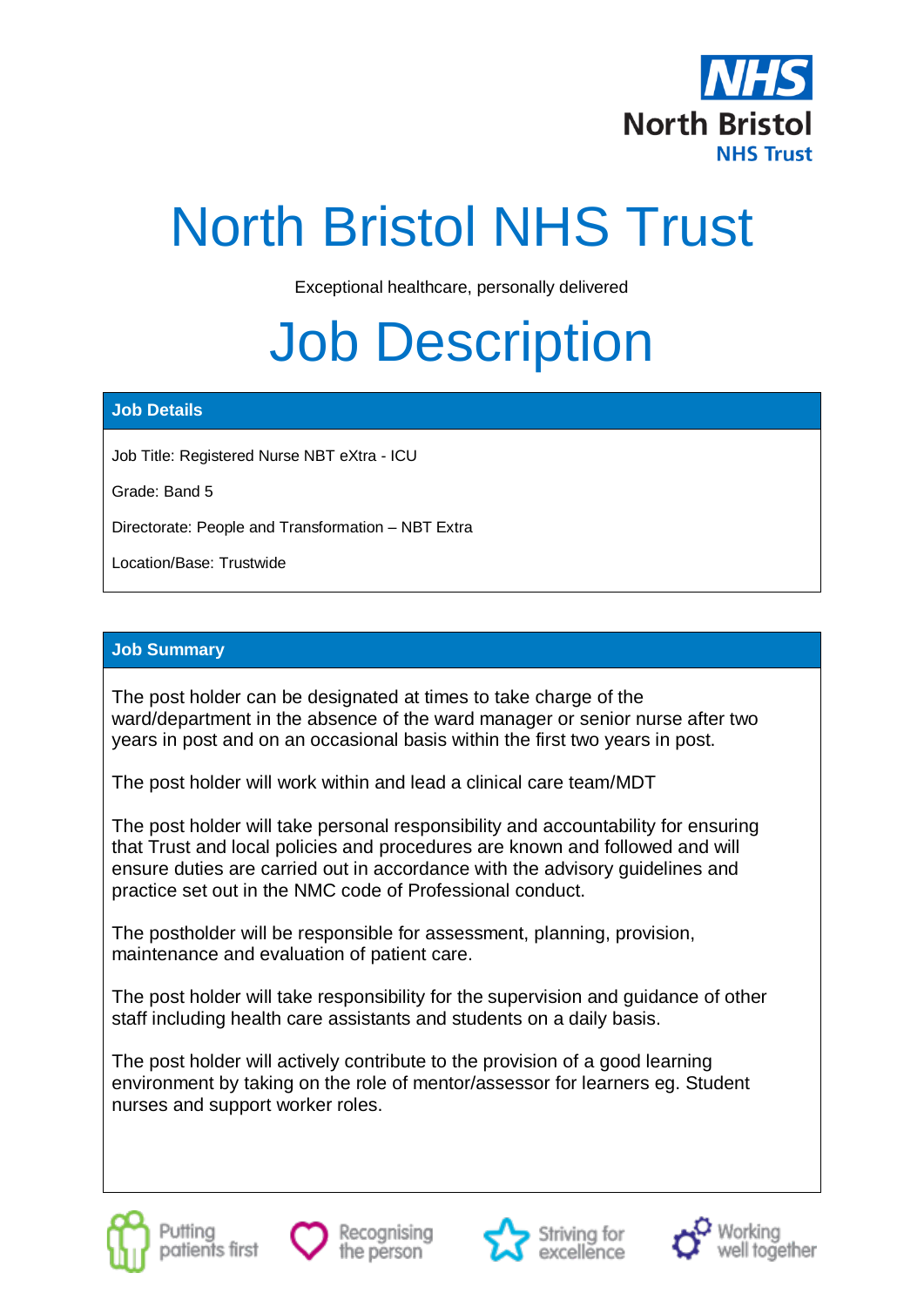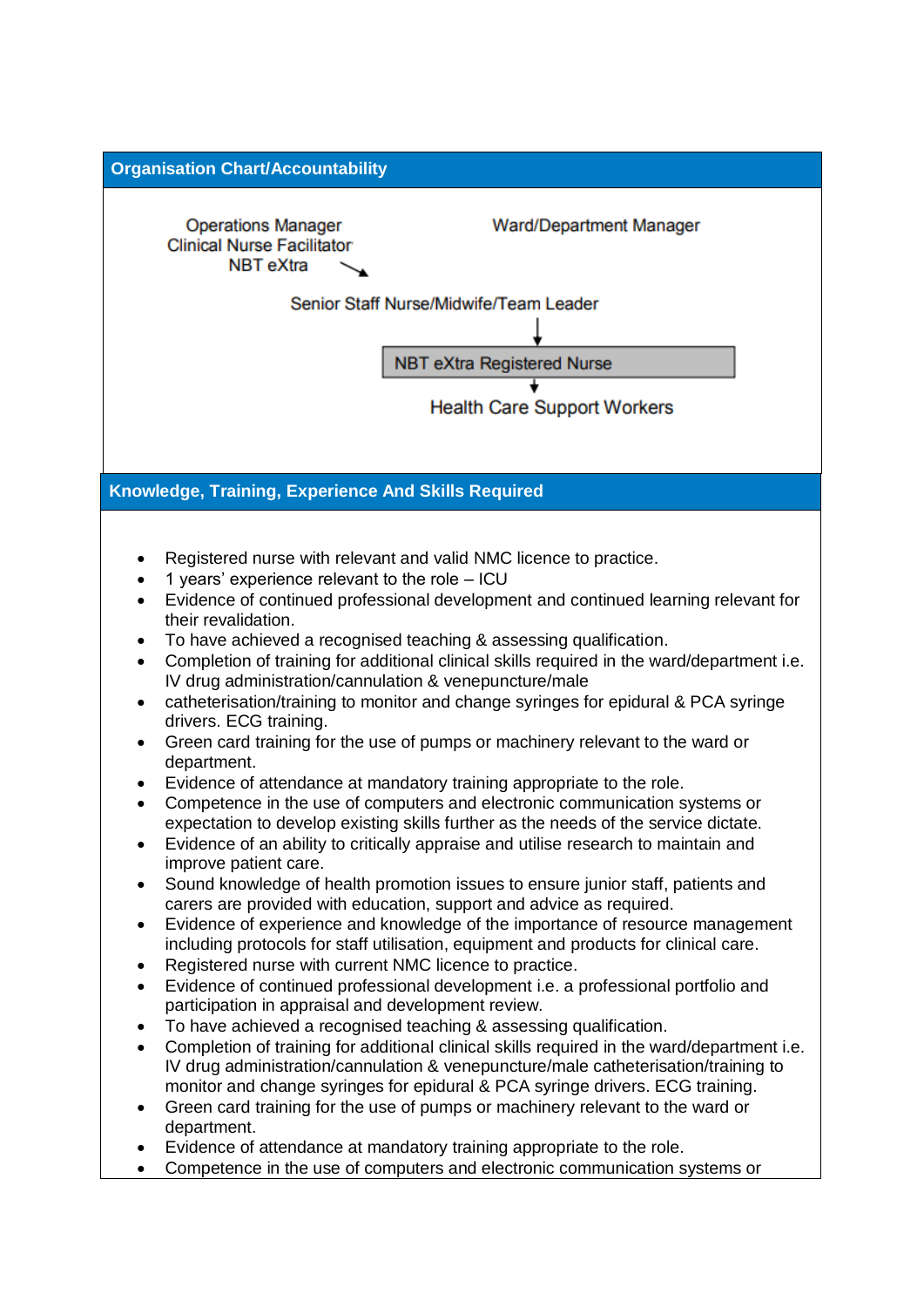expectation to develop existing skills further as the needs of the service dictate.

- Evidence of an ability to critically appraise and utilise research to maintain and improve patient care.
- Sound knowledge of health promotion issues to ensure junior staff, patients and carers are provided with education, support and advice as required.
- Evidence of experience and knowledge of the importance of resource management including protocols for staff utilisation, equipment and products for clinical care.
- Maintain all mandatory and statutory learning

## **Main Duties & Responsibilities Of The Post**

- Organise and participate in the delivery of high standards of evidence based
- nursing care.
- Take regular responsibility to carry out required planned, direct patient care to a high standard without direct supervision in accordance with established nursing
- procedures and policies.
- To report to the appropriate members of the multidisciplinary team any significant changes in a patient's condition or situation.
- Responsible for taking charge of the ward/department on a regular basis in the absence of the person who has continuing responsibility.
- Take personal responsibility as a team leader for the delivery of care of patients in a defined area.
- To contribute towards health promotion for all patients by providing education, support and advice, as necessary Ensure referral to appropriate professionals or agencies as required.
- Ensure the safe ordering, administration and custody of patients' medication according to Trust policies and procedures.
- In the absence of senior staff be responsible for delegation and supervision of appropriate work to other qualified staff, health care assistants and students
- Where relevant to be responsible for and assist in co-ordinating discharge planning in partnership with the multidisciplinary team
- Where relevant, responsible for the admission, assessment and preparation of patients undergoing treatment or investigations.
- Escort patients to other wards or departments as required.
- .To take personal responsibility for ensuring that patients are treated with courtesy at all times, the individual needs of patients are respected and confidentiality is maintained at all times.
- Liase effectively with other disciplines or departments as appropriate.
- To be able to act in emergency situations and to be familiar with emergency procedures including fire and resuscitation. To be responsible for the support and direction of junior staff in such situations according to Trust policy.
- To be responsible for ensuring provision of a safe and therapeutic environment for all patients, relatives, visitors and colleagues.
- Ensure the readiness for use of special equipment and the availability of nursing supplies in conjunction with the senior ward nurses.
- Ensure the safe custody of patients' valuables and property according to Trust policies.
- Report to nurse in charge/line manager all complaints, incidents or accidents involving self, staff, patients, visitors and complete relevant documentation according to Trust procedure.
- Be responsible for reporting and documenting any broken or damaged equipment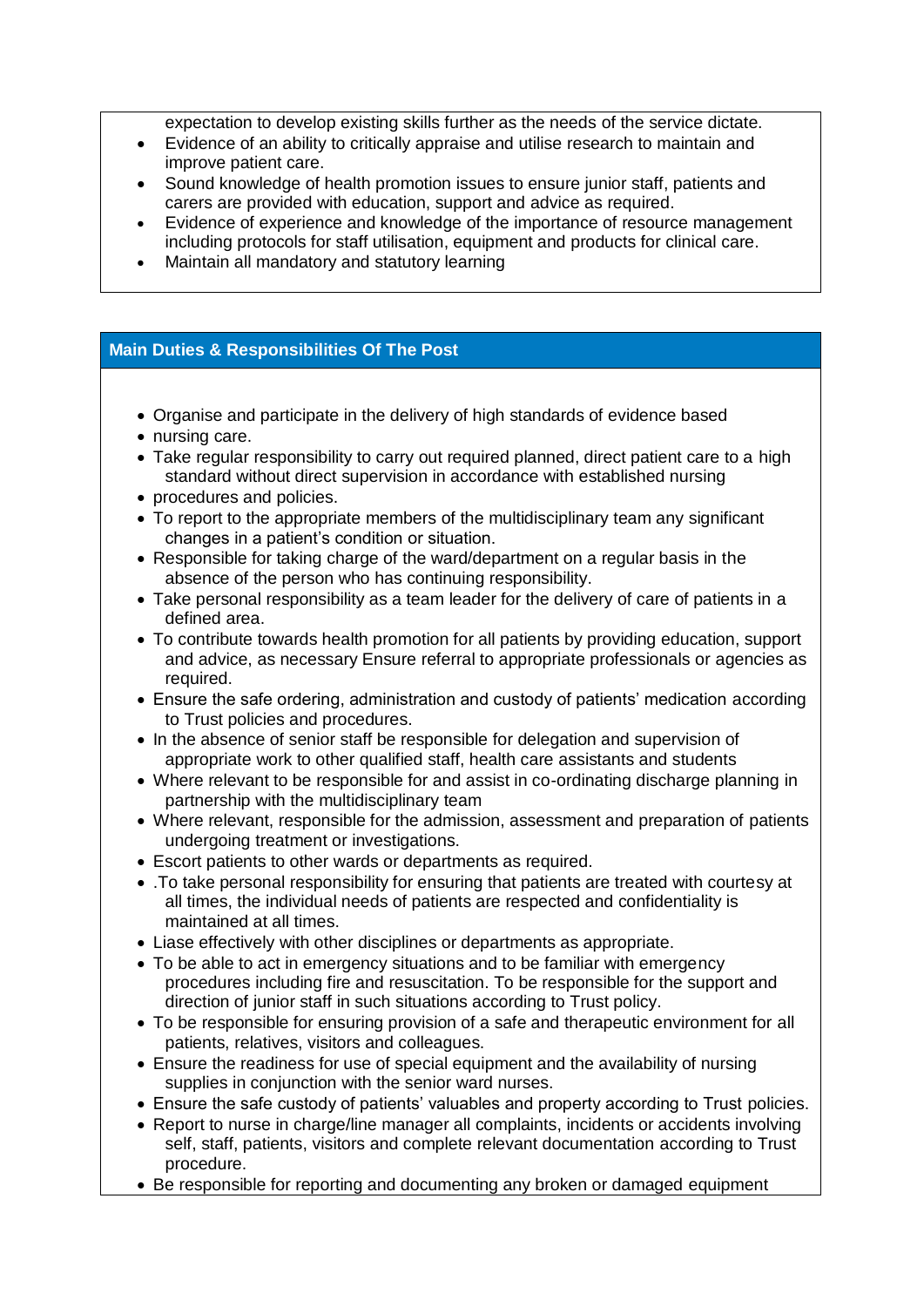according to Trust policy.

- To have detailed knowledge of Manual handling regulations particularly with regards to the moving and handling of patients.
- To be responsible for ensuring that assessment of patients' manual handling needs are carried out and ensure junior staff and students follow these requirements in the course of care delivery.
- Ensure safe storage and disposal of substances hazardous to health in accordance with Trust policy. Ensure availability of facilities for disposal of sharps, toxic/cytoxic waste in accordance with trust policy.
- In support of senior staff or ward manager assist with monitoring and report to ensure stock levels are maintained and that the correct quantities are in supply.
- Monitor the use of supplies by junior staff to promote efficient use of all supplies.
- To be aware of the directorate bleep holding function.
- To have an awareness of the requirements for staffing the ward or department.
- Undertake aspects of ward administration as agreed by the ward /department manage.
- Report reliably any episodes of sickness for self or that are reported to you to the Registered nurse in charge to enable skill mix to be maintained.

## **Working Conditions / Effort**

- Nursing staff may be required to work on Southmead sites or other NBT sites depending on the demands of the service.
- Workloads may be unpredictable on a day to day basis and variations in activity should be expected.
- Staff are required to walk or stand for the majority of the shift time.
- Weekend and night working may be expected as part of the role, unless otherwise agreed with relevant managers.
- Manual handling of loads and patients using the appropriate aids and assessments will be required on all shifts.
- Pushing commodes, trolleys, beds and other furniture according to manual handling policies may be required on all shifts.
- Contact with blood and bodily fluids on all shifts.
- The staff nurse may be expected to deal with distressed, violent or aggressive (verbally or physically) patients and relatives on occasion.
- The requirement to take responsibility for nursing acutely ill and vulnerable patients at times.
- Due to the nature of the workload staff will be required to concentrate at a high level often during the shift in relation to carrying out
- instructions/ documentation/ communication. This will involve the use of computer screens for short periods of time.
- The staff nurse will be required to be responsible for multiple tasks, delegation, other staff/carers and patients simultaneously frequently throughout a shift.
- Staff maybe required to act quickly and immediately in the event of emergencies or other unexpected events within the ward area.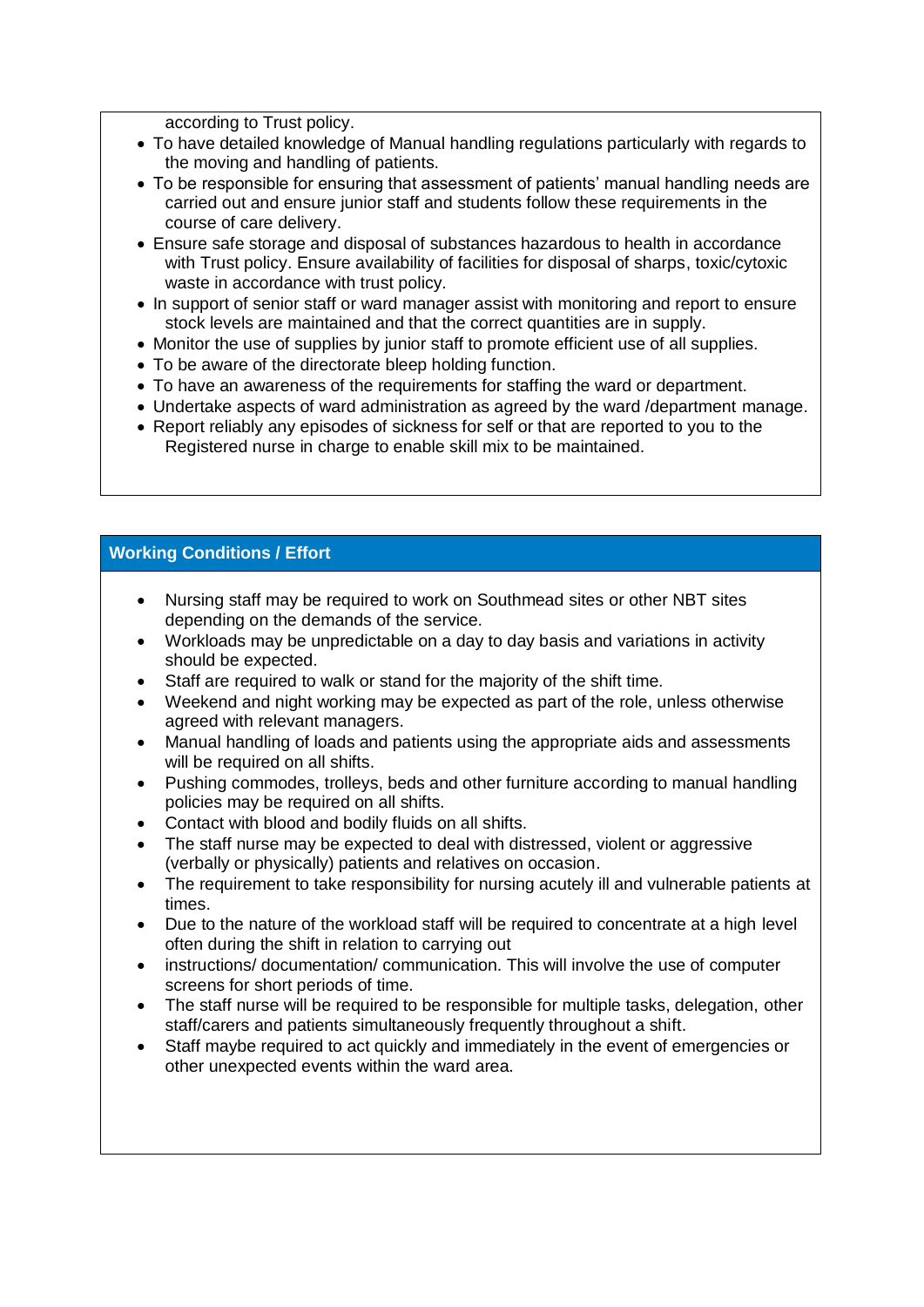#### **Improving the patient experience through your work**

Patients are the most important people in the health service and are at the centre of what we do. Patients and carers are the 'experts' in how they feel and what it is like to live with or care for someone with a particular illness or condition. The patients' experience of our services should guide the way we deliver services and influence how we engage with patients every day in our work.

All staff should communicate effectively in their day to day practice with patients and should support and enable patients/carers to make choices, changes and influence the way their treatment or care is provided. All staff, managers and Board members should work to promote effective patient, carer and public involvement in all elements of their work

We have a duty to involve, engage and consult with patients, carers and families about plans for health facilities and the provision of our services. North Bristol NHS Trust wholeheartedly embraces the principles of patient partnership and has made clear its commitment to involve patients in key aspects of its work, which will be further strengthened through becoming a Foundation Trust.

## **Infection control**

Compliance with all infection control policies and procedures will form an integral part of the practice of all staff working in a clinical environment. Each staff member will be responsible for familiarising themselves with the Infection Control Manual in the clinical areas and on the Trust's Intranet site. Staff must keep up to date with new policies and subsequent implementation in practice.

Staff must seek support and advice from Infection Control in all instances where cross infection is likely to have occurred or when managing situations involving patients with infections where guidance provided in the Policies is not applicable.

All staff must contact the Occupational Health Dept if they are suffering from any form of infection which may put patients and other staff at risk.

## **Commitment to health and safety, no smoking, equal opportunities and harassment and bullying**

#### **Health and Safety/Security**

It is the duty of every employee to work in such a way that accidents to themselves and to others are avoided, and to co-operate in maintaining their place of work in a tidy and safe condition, thereby minimising risk. Employees will, therefore, refer any matters of concern through their respective line managers. Similarly, it is each person's responsibility to ensure a secure environment and bring any breaches of security to the attention of their managers.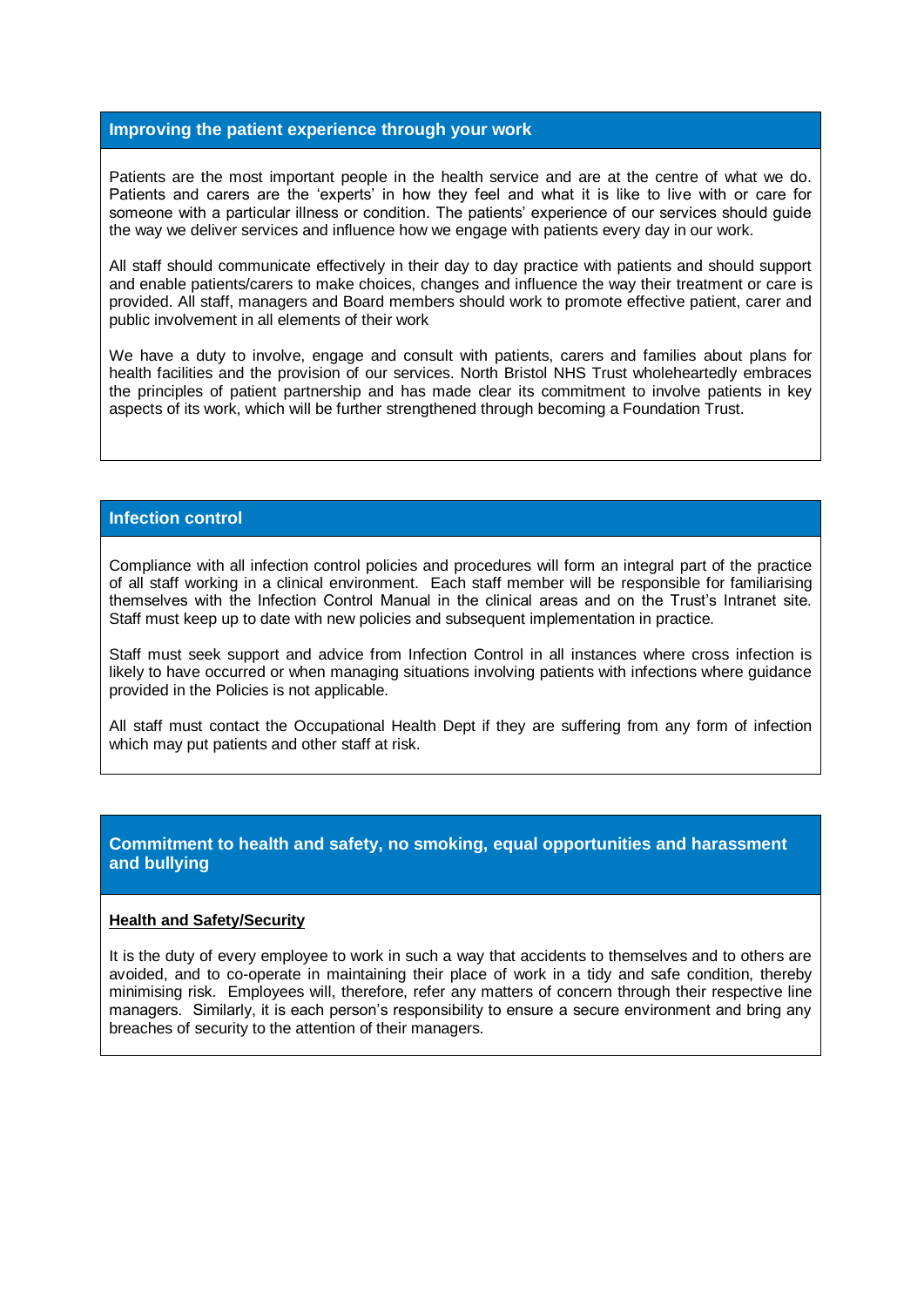## **Commitment to health and safety, no smoking, equal opportunities and harassment and bullying (cont.)**

#### **No-Smoking Policy**

As an NHS employer, the Trust has a duty to its staff and patients to protect them from the health hazard that smoking represents. Consequently, in line with the public health white paper, *Choosing Health*, the current policy will be that smoking will not be permitted anywhere on Trust property including all buildings, grounds and within leased/owned vehicles of the Trust. This applies to all staff, patients and visitors of the Trust. Failure by staff to comply with this requirement may result in recourse to the disciplinary procedure. Employees also have a responsibility to remind members of the public, visitors and other staff to refrain from smoking on Trust premises and to inform the appropriate manager if they witness repeat non-compliance.

#### **Equal Opportunities**

North Bristol NHS Trust has given its full commitment to the adoption and promotion of the key principles of equal opportunities contained within current legislation and the Trust's Equal Opportunities Policy.

All staff hold personal responsibility for the application of this policy on a day-to-day basis and should not undertake any acts of discriminatory practice during the course of their employment. Similarly all staff have a responsibility to highlight any potentially discriminatory practice to their line manager, human resources department or trade union/professional associations.

Copies of the Equal Opportunities Policy are available in the Personnel Policies and Procedures file in every department and on the intranet.

#### **Harassment and Bullying**

We believe that all people, whether staff, patients or visitors, are entitled to an environment in which the dignity of the individual is respected.

We are also firmly committed to promoting an organisational culture which values diversity and equality of opportunity and to preventing discrimination in all aspects of its employment practices and services. We regard harassment and bullying as totally unacceptable forms of behaviour that will not be tolerated or condoned.

## **Confidentiality and freedom of information**

Information relating to patients' records, diagnosis and/or treatment of patients, staff records, or information concerning contracts, tenders and other commercially sensitive matters etc. are considered to be **confidential** and must not be divulged without prior authority other than in accordance with the provisions of the Trust's Policy on raising concerns about Health Care Services as may be amended from time to time. Breaches of confidentiality will result in disciplinary action, and may result in dismissal. Managers are also required as a condition of this Contract to represent the views of the Trust in any dealing they may have with Trust employees, their representatives, the media, general public or other organisations in which he/she may come into contact.